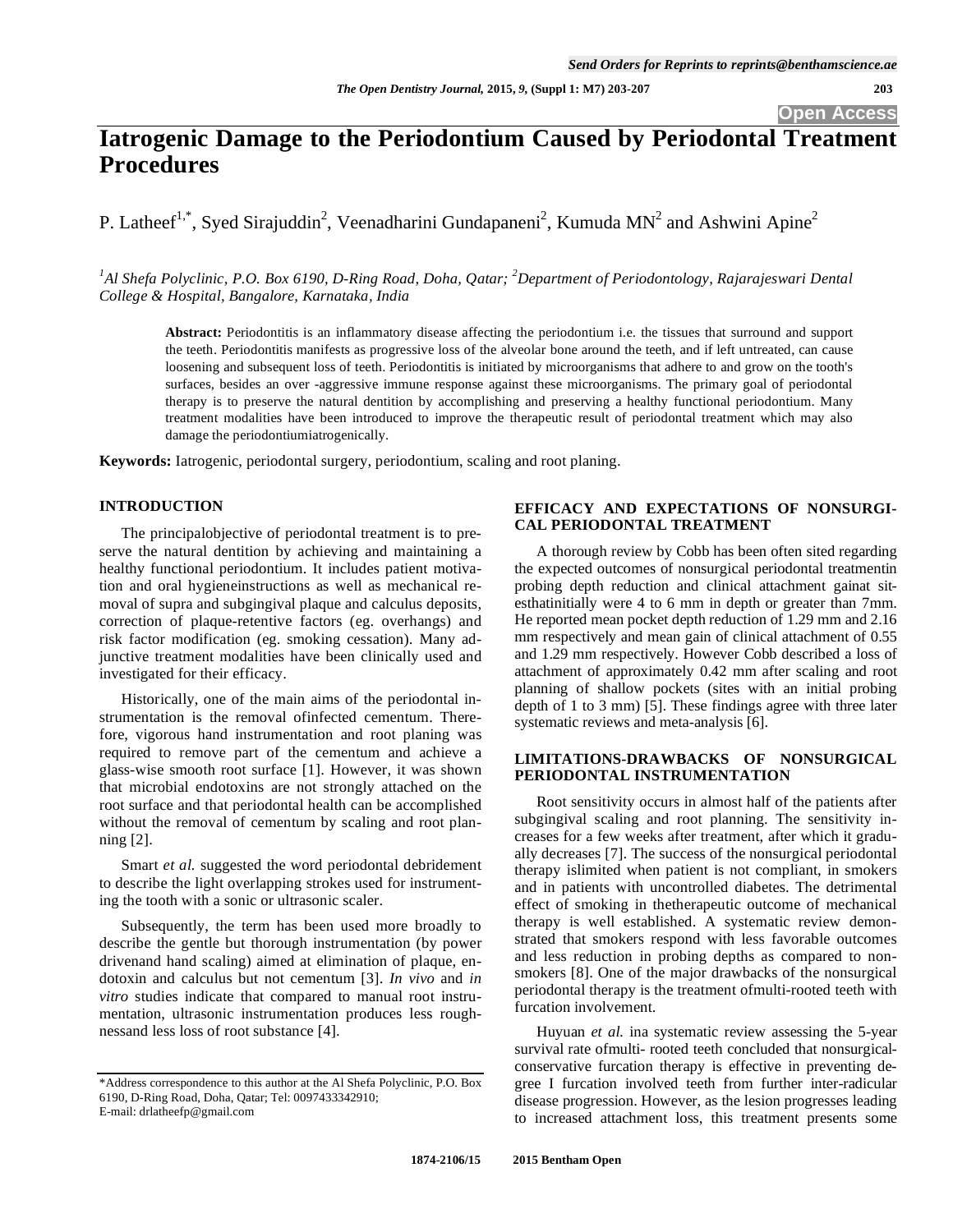limitations including incompletecalculus removal and inability ofthe patient to access and optimally clean the area [9].

# **IATROGENIC PROBLEMS CAUSED BY NON-SURGICAL THERAPY**

- 1. Reaction to medication or local anesthesia.
- 2. Post-operative bleeding.
- 3. Post-operative pain.
- 4. Post-operative swelling and bruising.
- 5. Post-operative infection.
- 6. Increased sensitivity to temperature, which may resolve, may require further treatment, or may persist.
- 7. Apparent changes in appearance of teeth due to gum recession as result of decreased inflammation.
- 8. Margins of crown become visible.
- 9. Exposed root surface due to recession, as noted above.
- 10. Pain in teeth and roots.
- 11. Need for changes in oral hygiene methods to remove food and plaque from between teeth due to increase size of triangle of space.
- 12. Tooth mobility/loss.

### **EFFECT OF PERIODONTAL TREATMENT PROCE-DURES ON THE PULP**

Pocket/root debridement in periodontal therapy by hand instrumentation (scaling and root planing, SRP) or ultrasonics is indispensable in the treatment of periodontal disease. However, this treatment is related witha number of undesired side effects. Except for recession of gingival tissues resulting in exposures of root surfaces, the instrumentation per se may also inadvertently remove rootcementum and the superficial parts of dentin. Thusenormous number of dentinal tubules will become exposed to theoral environment as treated root surfaces are normally left unprotected. Subsequent contact with microorganisms in the oral cavity is potentially harmful to the pulpasbacterial invasion of the exposed dentinal tubulesmay occur [10].

While localized inflammatory lesions may be initiated in the pulp, the experimental study by Bergenholtz and Lindhe [11] did not observe increased incidence of pulpal lesions in teeth subjected to SRP in comparison to non-treated teeth subjected to periodontal tissue breakdown alone. In the study, root surfaces denuded of root cementum were left open to the oral environment for up to 30 days. The finding that plaque accumulation on root dentin exposed by one session of SRP does not seriously threaten the vitality of the pulp has been confirmed in similarly designed experimental studies [12]. Yet, root dentin hypersensitivity may follow such treatment measures, causing an uncomfortable problem which is difficult to manage.

# **ROOT DENTIN HYPERSENSITIVITY**

Patients who have received pocket/root debridement in periodontal therapy may frequently experiencesensitivity of the treated teeth to evaporative, tactile, thermal, and osmotic

stimuli [13] (Fig. **1**). Usually, the symptoms, when they occur, develop and peak during the first week, and then subside or disappear within the subsequent weeks; they are, although uncomfortable, most often a temporary and sustainable problem [14].



Fig. (1). Hypersensitivity is mainly due to exposed root surfaces.

Occasionally, the condition may become a chronic pain problem and may persist for months or years. Patients appear to be especially at risk after periodontal surgery. In a comprehensive questionnaire survey, severe painfulsymptoms were described in 26% of the subjects 6 months to 5 years after the completion of treatment,while 16%, treated nonsurgically, reported pain symptoms [15]. In a clinical trial comprising 35 patients, Tammaro, *et al.* [16] observed that the incidence of sensitive teeth increased following nonsurgical periodontal instrumentation in comparison to noninstrumented teeth after initiating a self-performedoral hygiene program in patients with moderate to advanced periodontal disease. While affecting amajority of the patients, pain was generally reported to be minor.Only a few teeth in a small number of the patients developed highly sensitive root surfaces.

# **PAIN AND DISCOMFORT FOLLOWING NON-SURGICAL THERAPY**

 It has been demonstrated that tissue trauma occurs during non-surgical periodontal therapy [17]. This trauma can trigger local mechanoreceptors and polymodalnociceptors, the activation of which leads to the release of chemicals, such as prostaglandins, bradykinin, and histamine, and ultimately to the perception of painin the central nervous system.

Clinical studies referring to pain experience after non – surgicaltherapy are limited. Quantifying pain is difficult as it cannot be measured directly. Pain perception to a similar stimulus is highly variable from individual to individual. Pain may be measured using visual analogue scales whereby the patient is asked to indicate their level of pain by a markon a gradated scale from no pain to the most severe painimaginable.

Pihlstrom *et al.* [18] reported that patients experienced pain of significant duration and magnitude following scaling and root planning. Pain was reported to peak in intensity between 2 and 8 hours post therapy and on average lasted for 6 hours. Almost 25% of patients self-medicated to relieve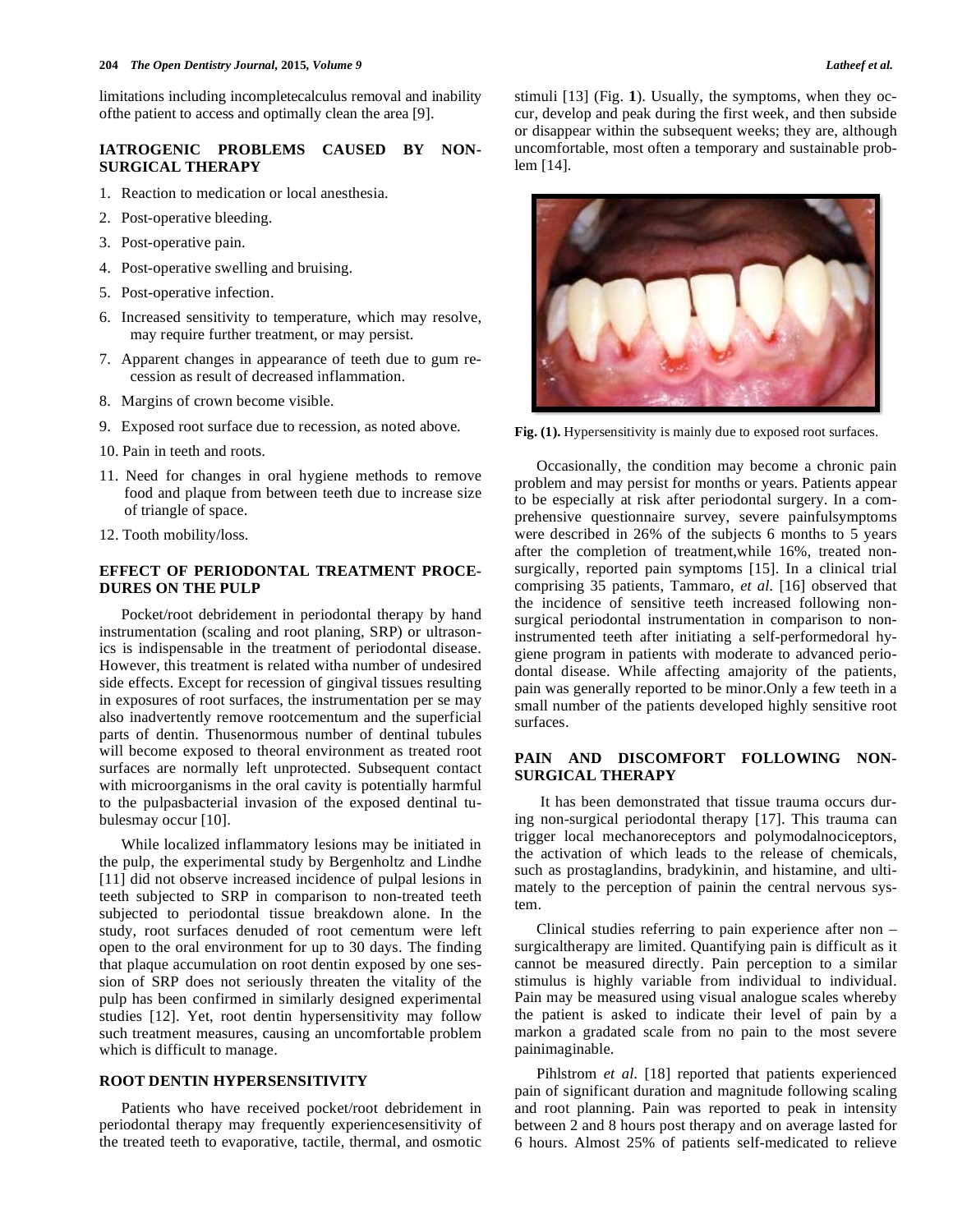pain after treatment. In addition to pain resulting from soft tissue trauma, patients may also experience root sensitivity following non- surgical therapy. Good oral hygiene measures resulting in low plaque scores prior to commencement ofnon-surgical periodontal therapy have been shown todecrease root dentin sensitivity.

# **IATROGENIC PROBLEMS CAUSED BY SURGICAL PERIODONTAL THERAPY**

As with any surgical procedure, there are side effects that are commonlyshort-lived and in most cases do not continue to be of concern. They include, but are not limited to: possible momentary increase in tooth sensitivity, mostly to cold, more spacing between the teeth, that can also result in some food impaction, attachment loss due to surgery, esthetic problems due to root exposure- longer feeling and looking teeth, root caries, temporary slight mobility of the teeth, possible momentary restricted mouth opening and or jaw discomfort, temporary swelling, bruising, bleeding or infection, possibility of exposure of furcations and roots, which complicates postoperative supragingival plaque control.

Increased risks of bone healing complications have been observed in patients taking bisphosphonate medications. The risks of surgery are pain, swelling, bloodloss, reaction to medications, and infection. Otherpotential risks are root sensitivity, flap sloughing, root resorption or ankylosis, some loss of alveolar crest, flap perforation, abscess formation, and irregular gingival contours. The occurrence of these complications is low (1%) as reported by Pack &Haber [19].

Curtis *et al.* also compared the occurrence and severity of postoperative complications and pain among flap surgery, osseous surgery and mucogingival surgery [20]. They described only 5.5% of 304 treated cases had moderate to severe pain. Moreover, they indicated that osseous surgery was three times more likely to cause bleeding, infection, swelling or adverse tissue changes than mucogingival surgery. Mucogingival surgery was 3.5 times more likely to cause pain than osseous surgery and six times more likely than soft tissue surgery. If postoperative complications occur, they should be managed by precise and applicable treatment, which may include control of bleeding, suitable analgesics or antibiotics.

#### **GINGIVAL RECESSION**

Gingival recession (Fig. **2**) is an inevitable consequence of periodontal therapy. Since it occurs primarilyas anoutcome of resolution of the inflammation in the periodontal tissues, it is seen both followingnon-surgical and surgical therapy. Irrespective oftreatment modality used, initially deeper pocket sites will experiencemore pronounced signs of recession of the gingival margin than sites with shallow initial probing depths [21]. A general finding in short-term follow- up studies of periodontal therapy is that non-surgically performed scaling and root planing causes less gingival recession than surgical therapy, and that surgical treatment involving osseous resection results in the most pronounced recession. However, data obtained from long- term studies reveal that the initial differences seen in amount of recession

between various treatment modalities diminish over timeowing to a coronal rebound of the soft tissue marginfollowing surgical treatment [22]. Lindhe and Nyman [23] found that after an apically repositioned flap procedure the buccal gingival marginshifted to a more coronal position (about 1 mm) during 10-11 years of maintenance. In interdental areas denuded following surgery, van der Velden [24] found an up growth of around 4 mm of gingival tissue 3 years after surgery, while no significant change in attachment levels was observed. A similar finding was reported by Pontoriero and Carnevale [25] one year after an apically positioned flap procedure for crown lengthening.



**Fig. (2).** Gingival recession is a consequence of periodontal therapy.

### **PERIODONTAL ABSCESS**

**Post-therapy periodontal abscess:** There are various reasons why an abscess may develop during the course of periodontal therapy (Fig. **3**).

**Post-scaling periodontal abscess:** Occur immediately after scaling or after a routine professional prophylaxis. They are usually related to the presenceof small fragmentsof remaining calculus that obstruct the pocket entrance once the edemain the gingiva has disappeared [26]. This type of abscess formation can also occur when small fragments of calculus have beenforced into the deep, previously un -inflamed portion of the periodontaltissues [26].

**Post-surgeryperiodontal abscess:** When an abscess occurs immediately afterperiodontal surgery, it is usually the result of an inadequate removal ofsubgingival calculus or to thepresence of foreign bodies in the periodontal tissues, such as sutures, regenerative devices, or periodontal pack [27].

**Post-antibiotic periodontal abscess:** Treatment with systemic antibiotics without subgingival debridement in patients with advancedperiodontitis may also cause abscess formation [28]. In such patients, the subgingival biofilm may protect the residing bacteria from the action of the antibiotic, resulting in a super-infection leading to an acute process with the ensuing inflammation and tissue destruction. Helovuo et al. [29], followed patients with untreated periodontitis who were given broad-spectrum antibiotics (penicillin, erythromycin) for non-oral reasons. They showed that 42% of these patients developed marginal abscesses within 4 weeks of antibiotic therapy.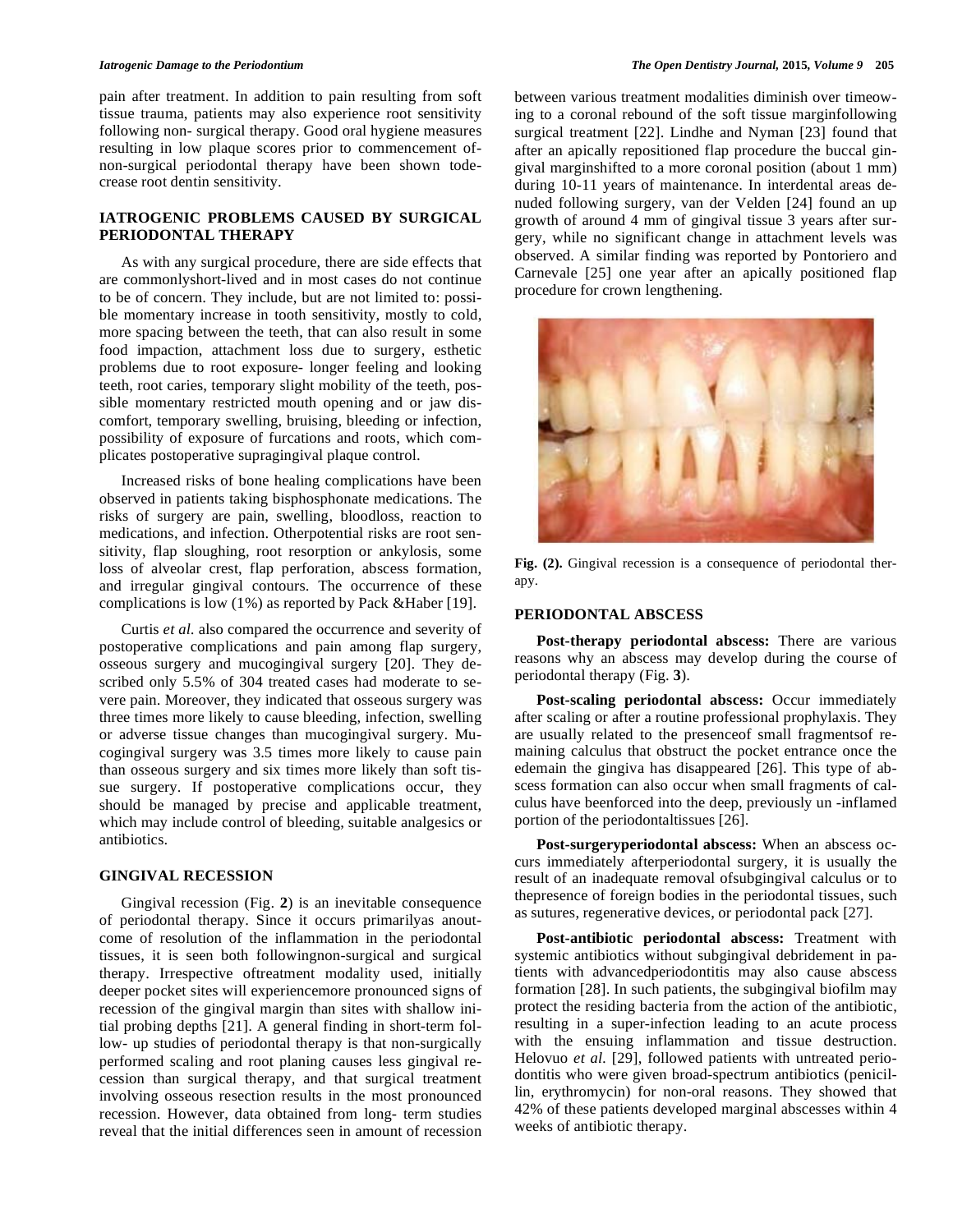

**Fig. (3).** Post-therapy periodontal abscess.

#### **CONCLUSION**

Periodontal disease is a chronic widespread condition affecting a large proportion of population even before they become aware of it. It is therefore important that an early intervention is a must to curb the disease progression. Hence an early identification and eradication of various factors that predispose the tooth to periodontal disease is a must. Clinicians should also bear in mind the consequences of reckless and unplanned treatment because in the process of eliminating one problem, there may be an occurence of another with greater consequences in terms of tooth loss. Therefore, a thorough understanding of the local factors that a tooth is subjected to in the oral environment and their early correction can aid in preventing a number of cases that would become hopeless at a later stage.

# **CONFLICT OF INTEREST**

The authors confirm that this article content has no conflict of interest.

#### **ACKNOWLEDGEMENTS**

Declared none.

#### **REFERENCES**

- [1] Apatzidou DA. Modern approaches to non-surgical biofilm management. Frontiers Oral Biol 2012; 15: 99-116.
- [2] Drisko CH. Nonsurgical periodontal therapy. Periodontology 2000 2001; 25: 77-88.
- [3] Smart GJ, Wilson M, Davies EH, Kieser JB. The assessment of ultrasonic root surface debridement by determination of residual endotoxin levels. J Clin Periodontol 1990; 17: 174-8.
- [4] Marda P, Prakash S, Devaraj CG, Vastardis S. A comparison of root surface instrumentation using manual, ultrasonic and rotary instruments: an *in vitro* study using scanning electron microscopy. Ind J Dental Res 2012; 23: 164-70.
- [5] Cobb CM. Non-surgical pocket therapy: mechanical. Annals Periodontol 1996; 1: 443-90.
- [6] Hung HC, Douglass CW. Meta-analysis of the effect of scaling and root planing, surgical treatment and antibiotic therapies on periodontal probing depth and attachment loss. J Clin Periodontol 2002; 29: 975-86.
- [7] vonTroil B, Needleman I, Sanz M. A systematic review of the prevalence of root sensitivity following periodontal therapy. J Clin Periodontol 2002; 29(3): 173-7; discussion 195-76.



- [8] Labriola A, Needleman I, Moles DR. Systematic review of the effect of smoking on nonsurgical periodontal therapy. Periodontology 2000 2005; 37: 124-37.
- [9] Huynh-Ba G, Kuonen P, Hofer D, Schmid J, Lang NP, Salvi GE. The effect of periodontal therapy on the survival rate and incidence of complications of multirooted teeth with furcation involvement after an observation period of at least 5 years: a systematic review. J Clin Periodontol 2009; 36: 164-76.
- [10] Adriaens PA, De Boever JA, Loesche WJ. Bacterial invasion in root cementum and radicular dentin of periodontally diseased teeth in humans. J Periodontol 1988; 59: 222-30.
- [11] Bergenholtz G, Lindhe J. Effect of experimentally induced marginal periodontitis and periodontal scaling on the dental pulp. J Clin Periodontol 1978; 5: 59-73.
- [12] Nilvéus R, Selvig KA. Pulpal reactions to the application of citric acid to root-planed dentin in beagles. J Periodontal Res 1983; 18: 420-8.
- [13] Fischer C, Wennberg A, Fischer RG, Attström R. Clinical evaluation of pulp and dentine sensitivity after supragingival and subgingival scaling. Endodont Dental Traumatol 1991; 7: 259-63.
- [14] Schuurs AH, Wesselink PR, Eijkman MA, Duivenvoorden HJ. Dentists' views on cervical hypersensitivity and their knowledge of its treatment. Endodont Dental Traumatol 1995; 11: 240-4.
- [15] Kontturi-Närhi V. Dentin hypersensitivity. Factors related to the occurrence of pain symptoms. Academic dissertation, University of Kuopio 1993.
- [16] Tammaro S, Wennström J, Bergenholtz G. Root dentin sensitivity following non-surgical periodontal treatment. J Clin Periodontol 2000; 27: 690-7.
- [17] Claffey N, Loos B, Gantes B, Martin M, Heins P, Egelberg J. The relative effects of therapy and periodontal disease on loss of probing attachment after root debridement. J Clin Periodontol 1988; 17: 108-14.
- [18] Pihlstrom BL, Hargreaves KM, Bouwsma OJ, Myers WR, Goodale MB, Doyle MJ. Pain after periodontal scaling and root planing. J Am Dental Assoc 1999; 130: 801-7.
- [19] Pack PD, Haber J. The incidence of clinical infection after periodontal surgery. A retrospective study. J Periodontol 1983: 54: 441- 3.
- [20] Curtis JW, McLain JB, Hutchinson RA.The incidence and severity of complications and pain following periodontal surgery. J Periodontol 1985: 56: 597-601.
- [21] Badersten A, Nilveus R, Egelberg J. Effect of nonsurgical periodontal therapy. II. Severely advanced periodontitis. J Clin Periodontol 1984; 11: 63-76.
- [22] Kaldahl WB, Kalkwarf KL, Patil KD, Molvar MP, Dyer JK. Longterm evaluation of periodontal therapy: I. Response to 4 therapeutic modalities. J Periodontol 1996; 67: 93-102.
- [23] Lindhe J, Nyman S. Alterations of the position of the marginal soft tissue following periodontal surgery. J Clin Periodontol 1980; 7: 530-38.